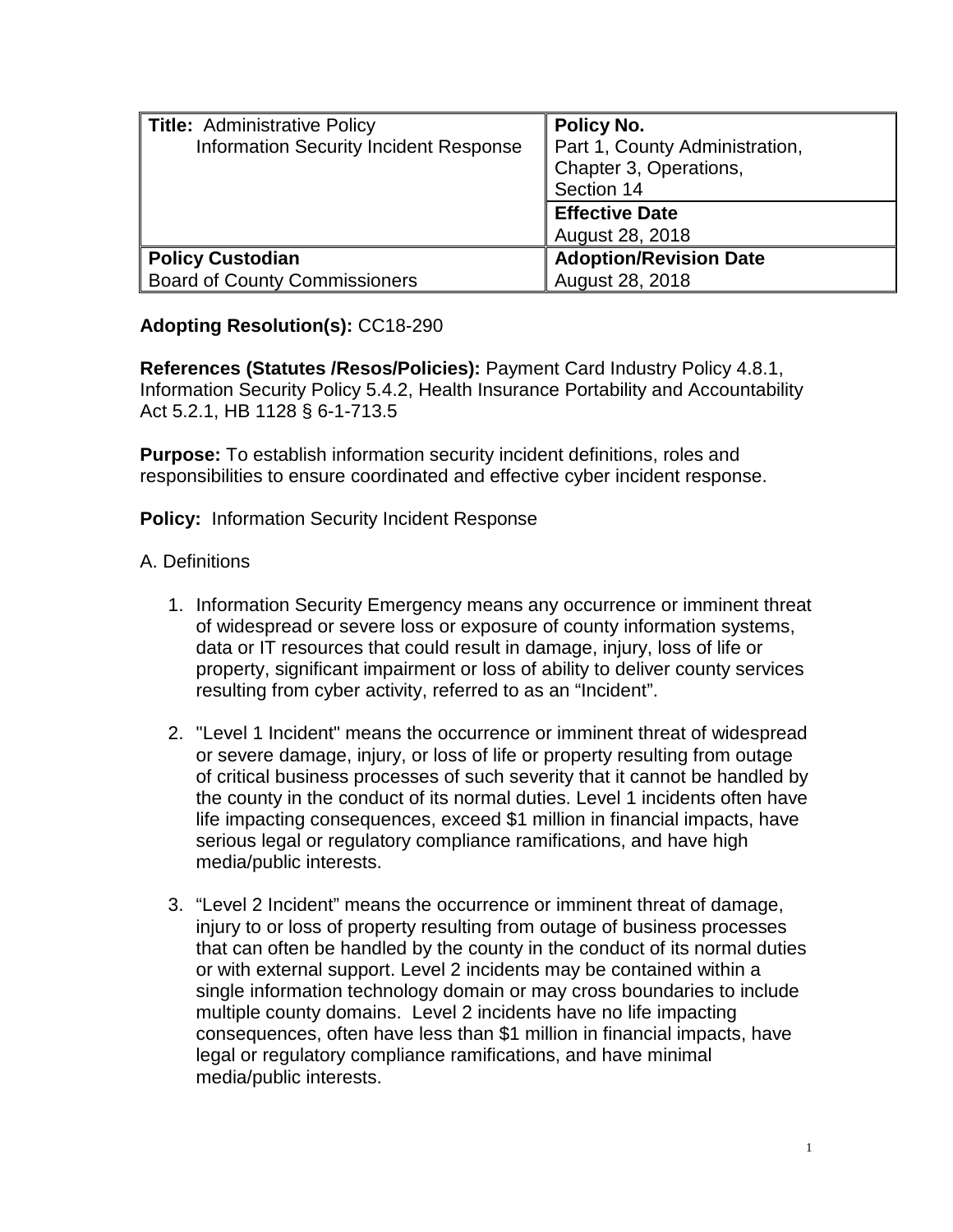- 4. "Level 3 Incident" means the possible threat of damage resulting from outage of business processes can be handled by the county in the conduct of its normal duties. Level 3 incidents are contained within a single information technology domain. Level 3 Incidents are routinely handled by the county within its normal duties and within operating budgets, and have no legal ramifications, or media/public interests.
- 5. "Cyber Security Management" means the marshaling of all resources available to respond to all Incident Levels.
- 6. "Mitigation" means any activities that eliminate or reduce the probability of the Incident.
- 7. "Preparedness" means the development of plans, the stockpiling and inventory of critical resources, the organization and training of response personnel, and the exercise of plans.
- 8. "Recovery" means those actions, both short-term and long-term, that result in the restoration of services and information for Jefferson County after an Incident. Activity includes but is not limited to notification of employees, the public and appropriate regulatory agencies.
- B. Declaration of a Level 1 Incident
	- 1. The Board of County Commissioners delegates the authority to declare, continue or discontinue a Level 1 Incident to the Chairman of the Board of County Commissioners or, if the Chairman is not available, to any Commissioner. Such declaration may be provided by email, written or verbal communications and may be continued, renewed, or discontinued at any time by the delegates defined above.
	- 2. The declaration of a Level 1 Incident:
		- a. Activates the response and recovery aspects of all applicable county resources.
		- b. Authorizes the Chairman or delegate to communicate and collaborate with external parties for incident resolution.
		- c. Authorizes the Chairman or delegate to execute purchases, requests and agreements for aide and assistance.
		- d. Authorizes the Chairman or delegate to provide consent to search all computers and IT resources, including personally owned devices that are used for county business.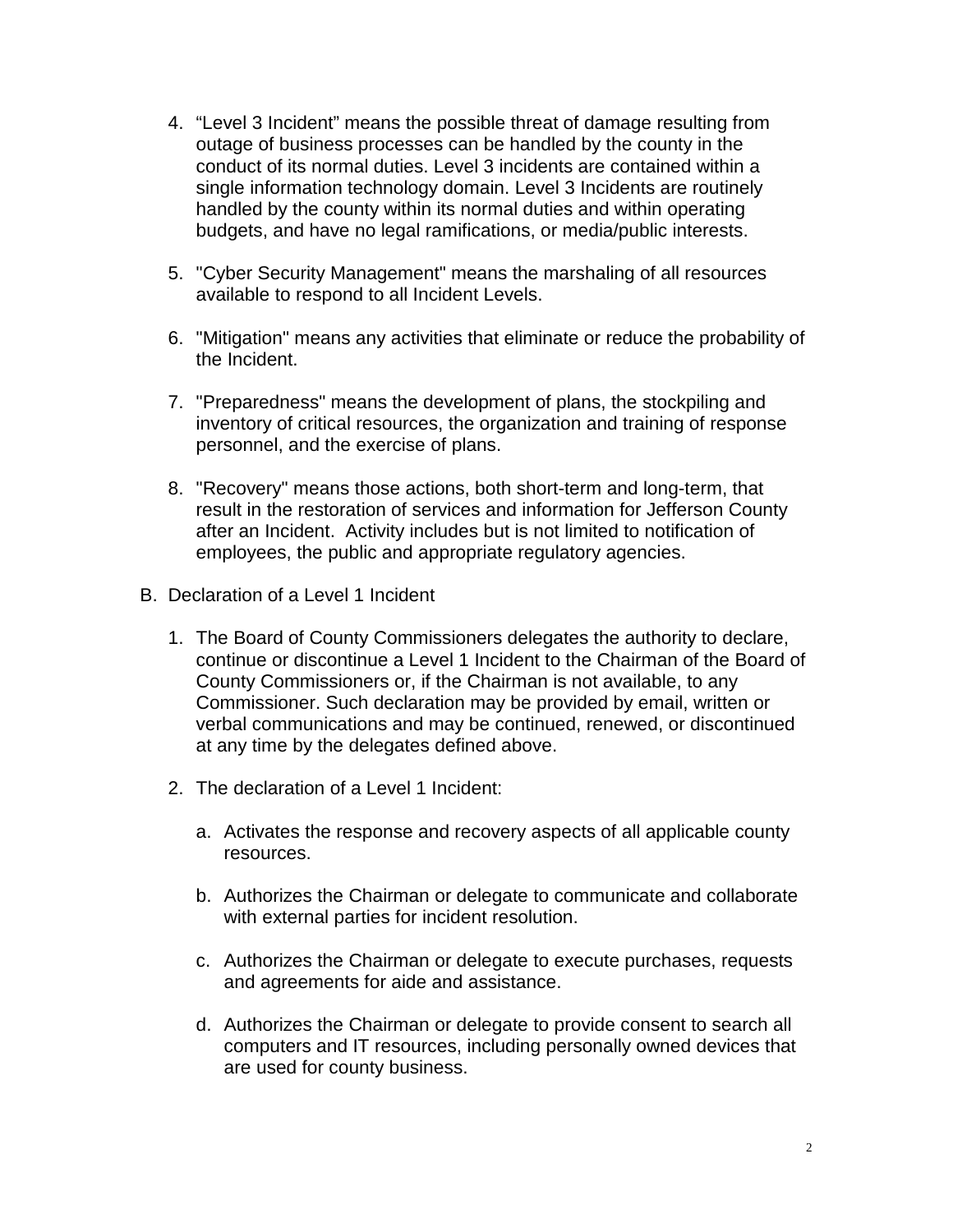- 3. The Board of County Commissioners may allocate emergency funds when costs of the disaster exceed authorized emergency response budgets.
- C. CISO Duties and Authority During a Level 1 or multi-department Level 2 Incident
	- 1. The duties and powers of the Chief Information Security Officer, or designee shall include, but shall not be limited to the following:
		- a. Assume command of the Cyber Security Management, Mitigation and Recovery functions.
		- b. Marshal appropriate resources as needed.
		- c. Request and negotiate aid agreements as needed.
		- d. Request additional funds from the BCC Chairman or delegate when costs exceed operating budgets.
- D. County IT Staff are authorized to implement prescribed containment steps during any incident level.
- E. Cyber Security Management
	- 1. Ransom Situations: The county shall attempt to recover ransomed resources through backups or other technical means. The county will not negotiate a ransom.
	- 2. Containment: The county's first response to a cyber security threat shall be to isolate the infected systems. This may range from removing the infected IT resource from the network to severing all connections to other domains in response to a cyber incident.
	- 3. Notification of a Breach: The county shall follow all Colorado State statutes and all other Legal and Regulatory Compliance requirements when responding to a breach of Sensitive, Protected, or Confidential Information.
- F. Preparedness
	- 1. The Chief Information Security Officer is hereby empowered to:
		- a. Prepare and keep current a plan to be known as the Jefferson County Cyber Security Management Plan. The Cyber Security Management Plan will be consistent with the standards and principles of the National